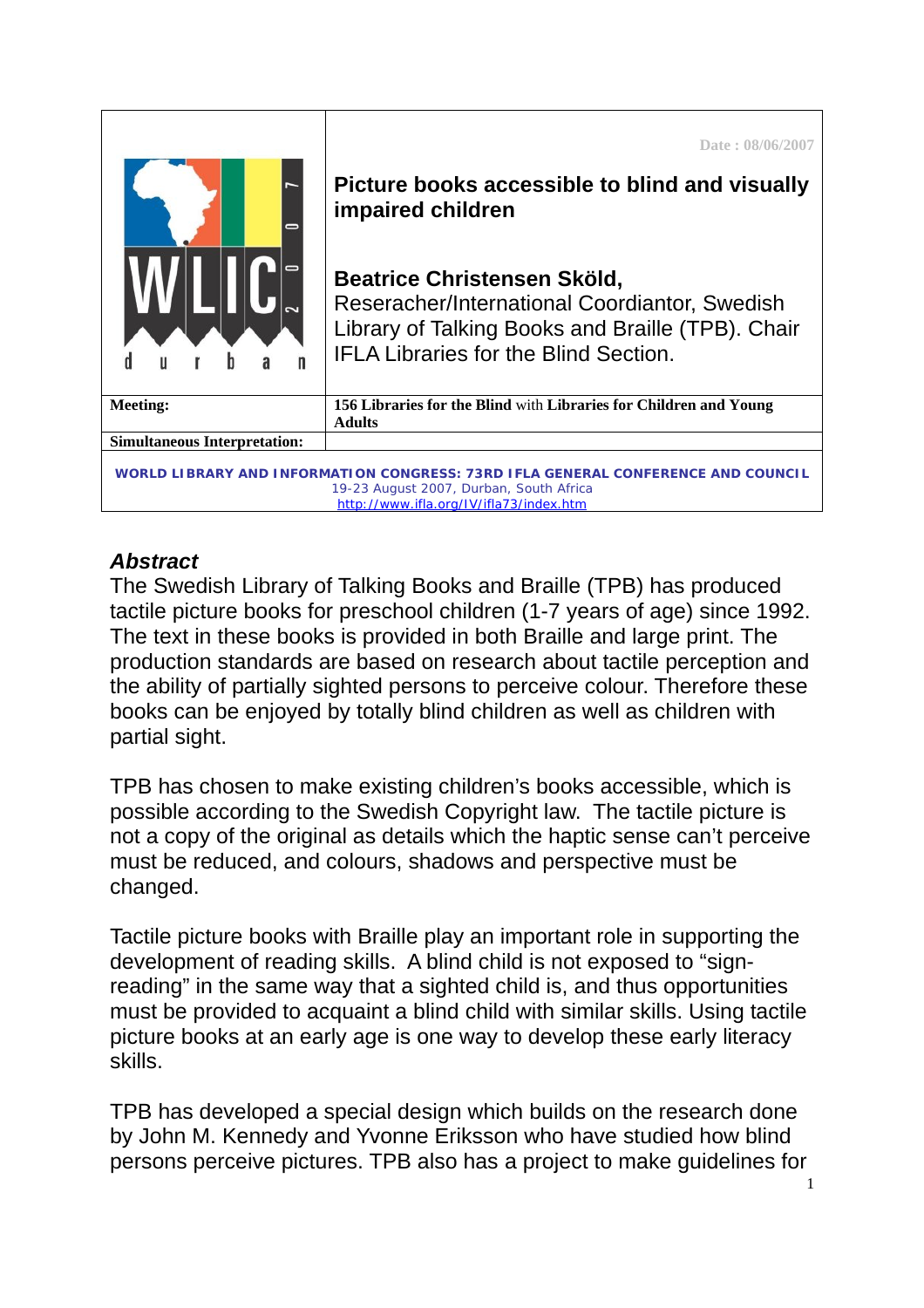publishers, illustrators and the graphic industry on how to make tactile picture books or "Books for all".

Key words: Tactile books, Braille, Blind children, Disabled children Design for all, Public libraries

## *Introduction*

We are living in a society full of pictures. We talk about visual culture, which incorporates the pictures that surround us at home, in the streets, in buses and trains etc. Moreover there are all kinds of advertising signs, road signs and information boards in our environment. In order to move around in different settings we need to know how to interpret these signs. Semiotics is the science that works with sign interpretation and sign theory. However, I am not giving a presentation about semiotics but I will be talking about some of these theories as applied by those scientists who deal with illustrated children's books (Fellenius and Eriksson 2006).

I will be talking about picture books, and most specifically about tactile children's books for blind and partially sighted children.

A picture book itself has two functions:

- 1) to remould a story into a picture
- 2) to add details about the story that isn't in the story/text.

Fairy tales with pictures are a good example of the type of literature which is helpful for a child's language development, and so it is important that adults read this type of book to children. As an adult reads with a child, typically he/she points at the picture and at the same time mention the name of the object. In this way the child is trained to look at picture, learn the name of the depicted object and understand the relationship between the picture and the real object. We are seldom conscious of this type of learning, and instead we take it for granted that pictures are something we perceive and understand in intuitively (ibid.). Every person who has read a picture book to children knows that it is often the small details that interest children (ibid.). It is around these details a conversation between adult and child starts. Thus another dimension is added -- the child's own interpretation of a picture or the detail of a picture.

Pictures are not only important for the sighted child but also for children with vision impairments. John M. Kennedy, a Canadian researcher, has studied how the visual system and brain functions with pictures.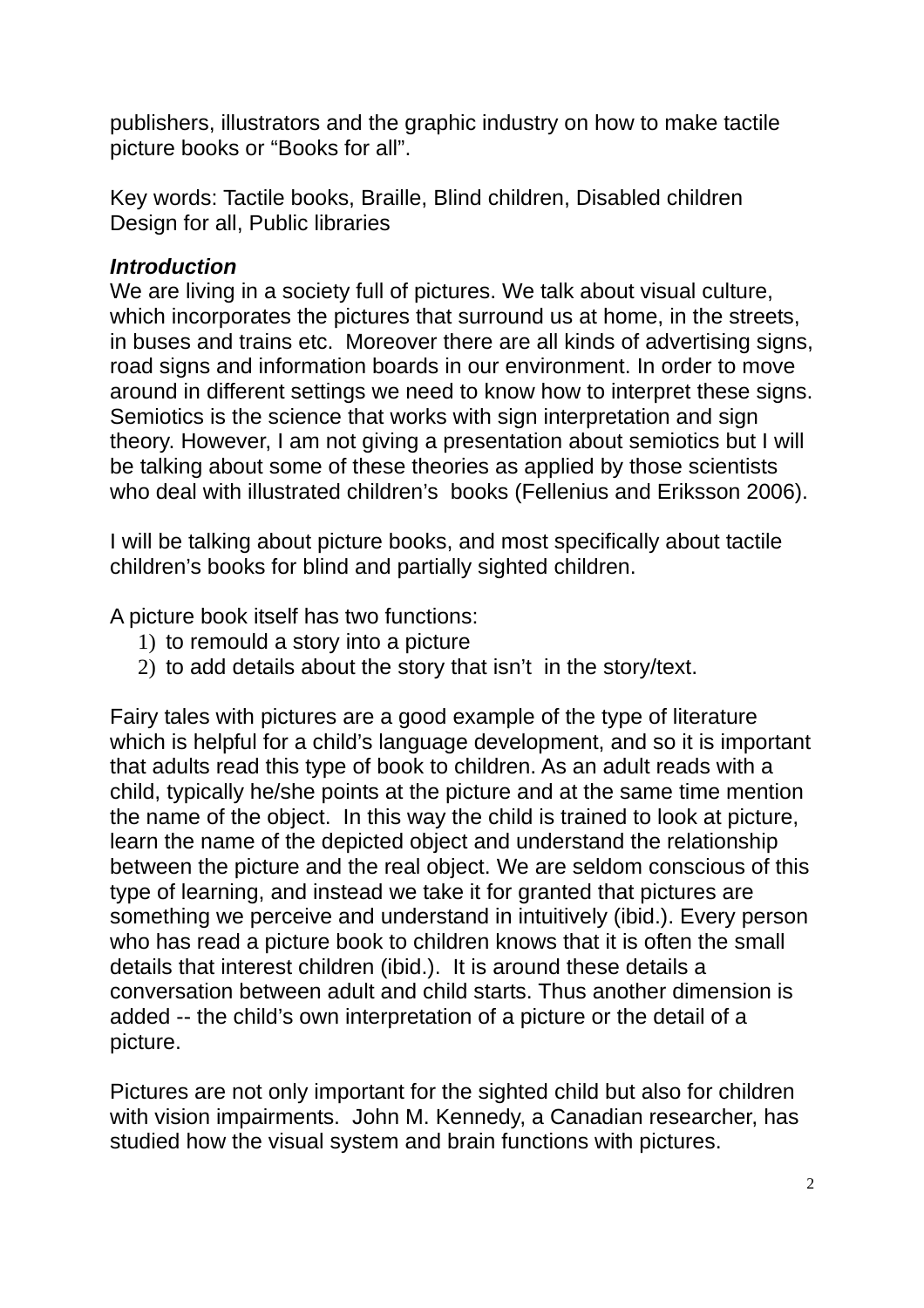According to Kennedy (1992, 1996) outline drawings are common to all human kind, including those persons born blind. He has proven that blind people can draw the same way as sighted people by using a raised line drawing-kit. Kennedy has shown that "we typically think of sight as the perceptual system by which shapes and surfaces speak of the mind." But his empirical evidence demonstrates that touch can relay much the same information. He also states that the most obvious theory is that in a basic drawing each border represents a physical boundary around some surface or shape (1996).

## *Tactile pictures in books*

Kennedy's theories have been applied to the production of the tactile pictures books made by TPB, The Swedish Library of Talking Books and Braille. The work was initiated by Yvonne Eriksson, in 1992, who is now a lecturer at the Gothenburg University. She has conducted extensive research on children's haptic perception of tactile pictures.

Eriksson has concluded that all parts of a picture which can be perceived by touch can be transformed into a tactile picture. The picture books made by TPB are not what one could call original creations but transitions of printed books. Silk screen in combination with a collage technique is used; however, sometimes only structures made with the silk screen method are used. The text is provided in both large print and Braille (Eriksson 2006).

The collage pictures use different material in strong colours which also provide good contrast. The contrast must be strong so that partially sighted people can see the details in the picture. Partially sighted children, including those with a very limited sight, can simultaneously look at a picture and touch it (ibid).

Although the picture is in colour it does not contain any shades that in the "visual" picture provides the illusion of volume. The reason is that shades of colour can not be perceived. If a shade was represented in a tactile picture it would be perceived as a new shape and confuse the reader's perception of the picture.

In tactile pictures almost all figures and object are depicted either from the front, from the side face or from above. By following these principles it is easier to recognize the different shapes. The haptic sense can only perceive shapes which are tangible i.e. corners, edges, lines, differences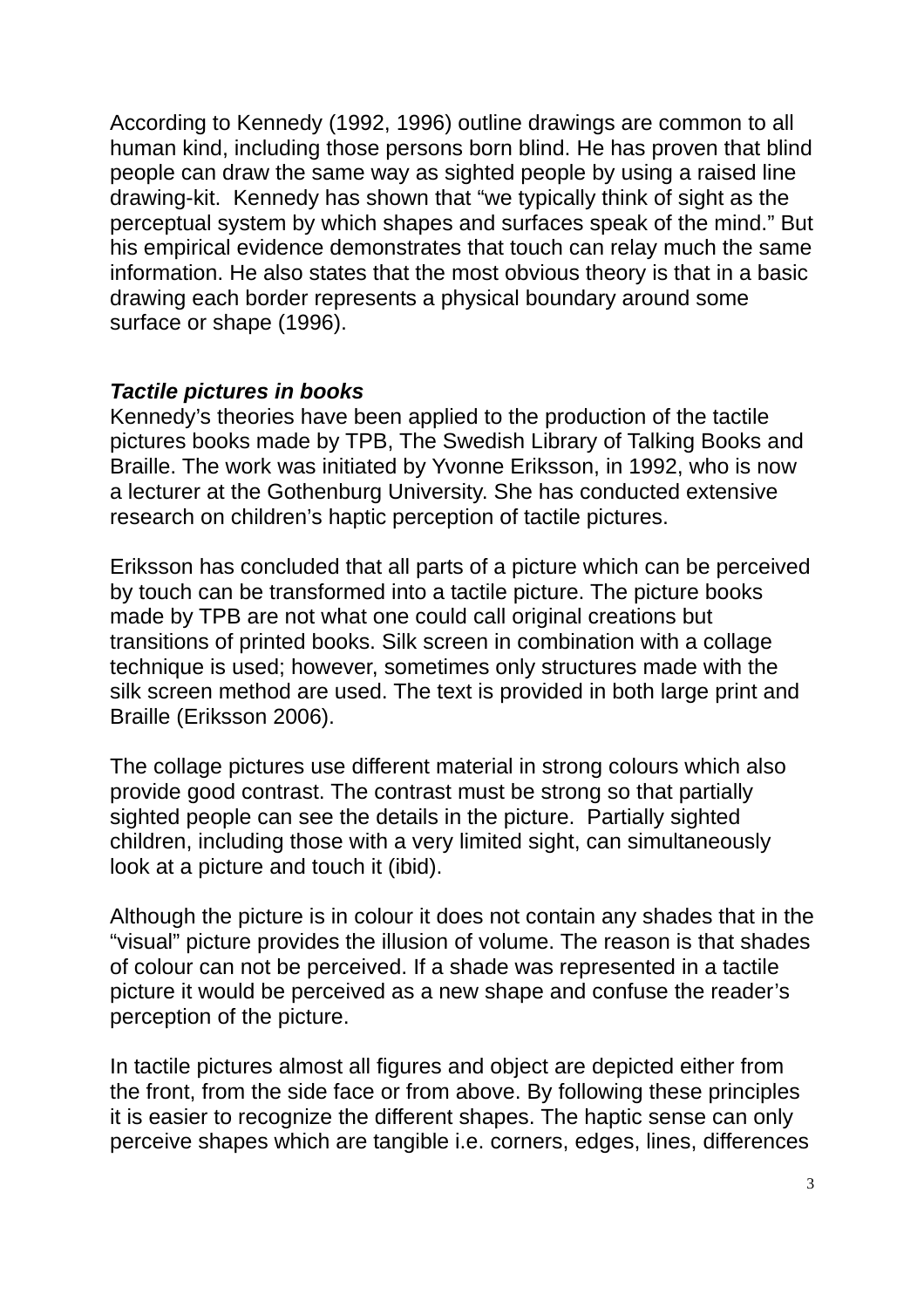in surfaces in the form of raised shapes. Together these factors affect the design of the tactile picture (Eriksson 1997, 2006).

## *The accessible picture book*

TPB makes 3-4 picture books per year for toddlers and young children. The goal is to make already published books accessible to blind and partially sighted children. Only books that are well-known or part of our "cultural heritage" (fairy tales) are made. The simplest books, those for toddlers, represent common objects and have no story line. However, text is provided – even it if is just the name of the object -- in both Braille and large print.

The next level is those books with a simple story line such as those about the rabbit Miffy. The text is rhythmic and easy to remember. Books with nursery rhymes, are another example of this type, and are much loved. The next level is those books with a longer story, sometimes a folktale. We have for example made the Norwegian folktale about the three Billy Goats, Gruffin to a tactile picture book.

As I said earlier, only the most important parts of the picture can be transferred to a tactile picture. So how do we determine which parts of the original picture are the most important shapes for a tactile picture? Here are some examples:







The Miffy-books by the Dutchman Dick Bruna have good contrast; however, sometimes the figures are difficult to perceive in their original form. In one picture Miffy's arms are resting on her body. If this detail is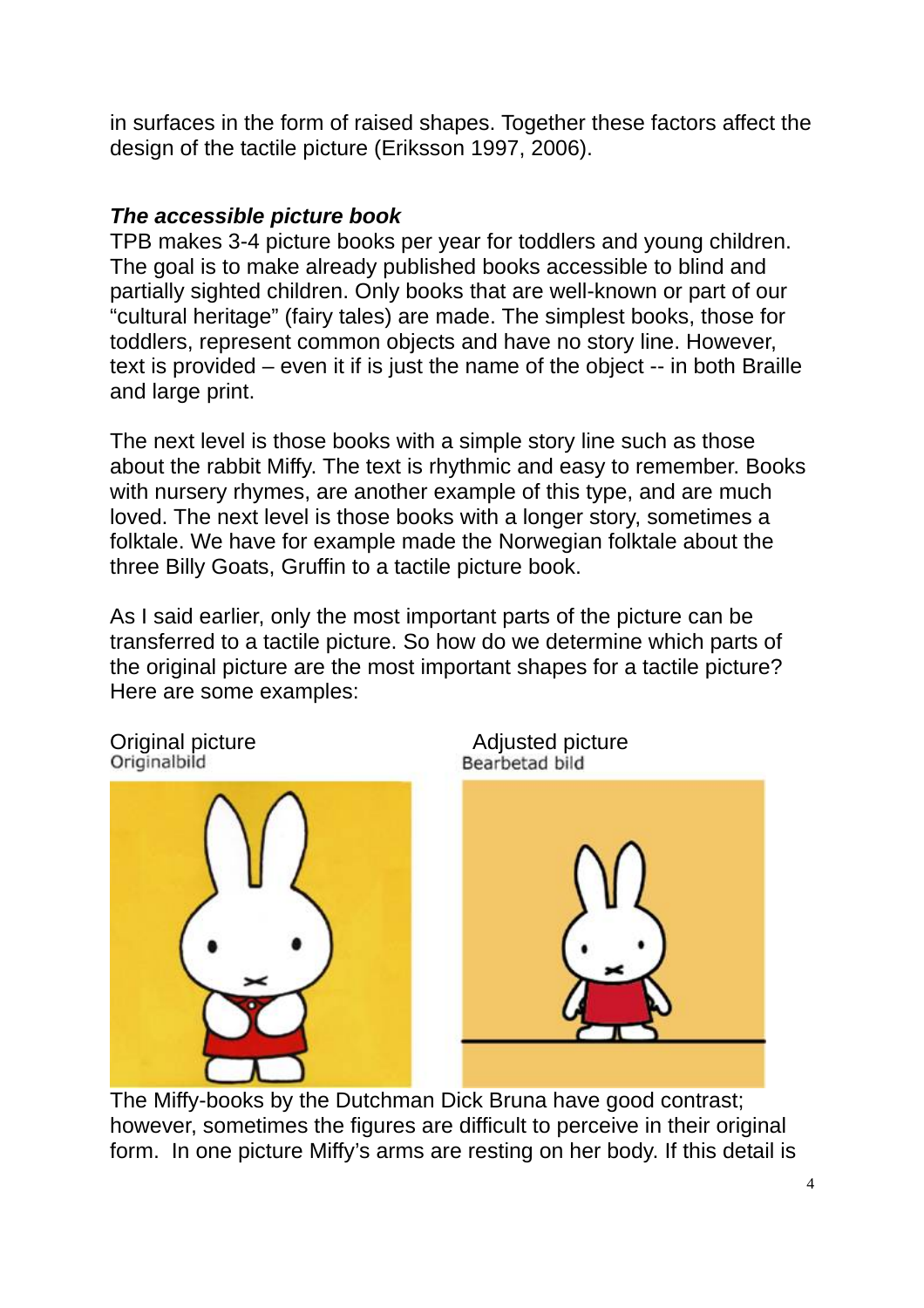not changed, the child will interpret the arms as part of Miffy's

dress. Instead we redraw her arms so that they stand out from her body.

The next example is a book about different vehicles. I have chosen this one because most vehicles are abstractions for blind people, not only children. The first page in the original book shows a lorry, a driver and three road workers driving smaller vehicles. They are all unloading stones and gravel. So which is the most important part of this picture? We have concluded that it is the lorry unloading stones, which also is the largest detail in the original picture. But we have reduced the details of the depicted lorry as well as changed the perspective. In the original the lorry is depicted from behind at an angle, whereas in the tactile picture the lorry is seen en face. This change of perspective was made because, as I mentioned, it is easier to read tactile representations which are drawn en face, from the front or from above, i.e in a right angle ((ibid).



# *Braille as early as possible*

Tactile picture books introduce braille to a blind child at an early age which is one of the reasons why TPB is committed not only to their production but also to lending them.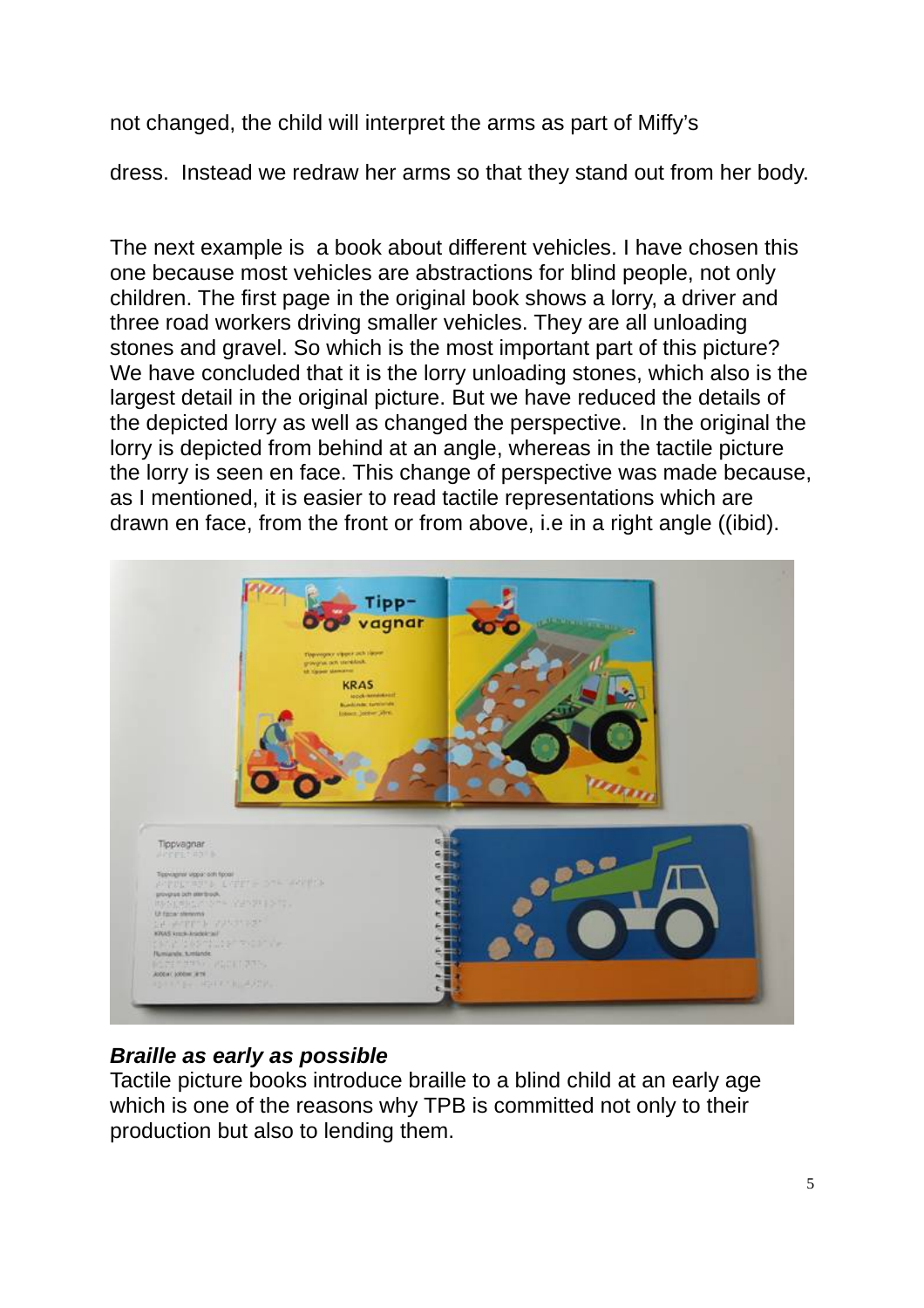Kerstin Fellenius, researcher at the Stockholm College of Education has shown that it is important that a blind child gets a chance to touch Braille as early as possible. Since blind children can't see the printed word in their surroundings as a sighted child can (2006) they don't have the opportunity for what is called "sign reading", the first step to the development of literacy skills. Even though a 2 year old child can't interpret the dots as letters, the introduction to the characters is important. After a while he/she will start to ask the meaning of the dots (Fellenius 2006, Eriksson 2004).

#### *To read the tactile picture*

It is important that the parents (adults) do not have unrealistic expectations of the child's ability to understand tactile pictures as learning to read a tactile picture is a skill which needs to be learned. Neither can one be sure of the child's interest of Braille, it usually comes after a while when you have read the book several times. Patience is recommended!

Perceiving a picture by touch is not the same as looking at a picture with eyes. The sighted person sees the whole picture, as well as the details, at once, and can make the mental leap as to understanding what the picture is about. When touching a tactile picture it is the other way around. First the details are felt, then the whole picture. Piece by piece and section by section, the picture comes together until at last there is an understanding of the whole picture. However, in order to fully understand a tactile picture- if you are not an experienced picture reader – you must know what the picture represents. Therefore, it is very important to tell the child what is depicted and to talk about all the objects in the picture. If the tactile picture contains several objects or figures, the child must be told where they are and how they are placed in the picture surface.

When you read aloud to a child, typically, you sit together and discover the story. You might ask if the child knows about the things you are reading. Or the story may provide the opportunity to talk about new experiences such as those provided by fairy tales. Just as the story may contain words that are new to the child, the tactile picture and accompanying text might contain objects which are unknown to him. As you also talk about the story and the pictures, the child participates in the reading process and begins to learn how to "read" the picture. Reading aloud provides the opportunity to discover new worlds together.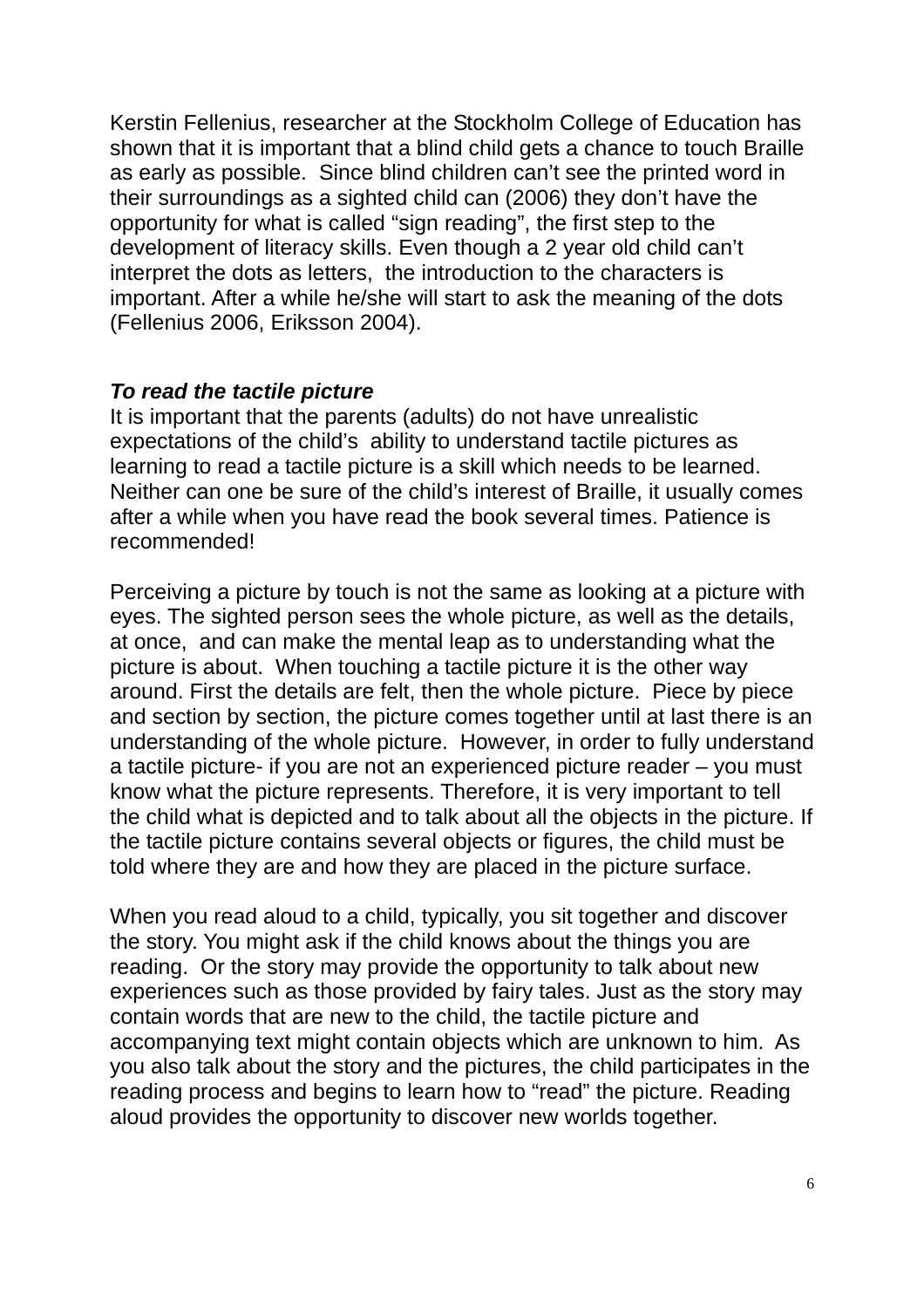For many children with a vision impairment the reading of a tactile picture book is their first experience with a picture and an important introduction to the pictures they will later meet in school books. The introduction of the picture through the tactile picture book at an early age is important. It is often difficult for children to be introduced to pictures for the first time when they are in school and in a formal learning situation. However, remember that process of developing these skills early should be enjoyable; it's not a matter of school teaching but of playful learning.

People interpret pictures in different ways. It is not a catastrophe if the blind child interprets picture in his own way. What is most important is that he understands that a raised area in a picture represents something specific. In one of our books there is a picture containing an object which depicts a piece of knitting that has fallen on the floor. Some children perceive this knitting as a cardigan, others as a carpet. The important thing is that the child has the ability to interpret the picture as something meaningful. Then it is possible to explain what the different pictures are about. One way of doing this is by comparing the picture with the real object (Eriksson 2006).

It can take a long time for a blind child to understand a tactile picture book. If a child shows a lack of interest in one book does not mean that he will be uninterested in another. It can be as simple as that the child is not amused, or the book isn't thrilling enough. The most important is that reading should be fun! Therefore, it is important to have a wide selection of tactile picture books!

## *The Role of the Public Library*

TPB lends out the tactile picture books directly to parents with visually impaired children. However , we want our books to be read by all children who need them, not only blind and visually impared Children. As library services to all print impaired People is an integrated part of the public library system ledning of these books are also a part of the services. In public libraries in Sweden tactile picture books can be found in what is called "Apple shelves", a concept that was introduced in 1993, when one of the public libraries bult a big apple in the children's department, where they displayd special format material for disabled children. After that, practically every public library unit has set up shelves with talking books, books with Bliss symbols or Pictograms, video books in sign language for the Deaf, and tactile picture books. The libraries acquire the tactile picture books from TPB. But we also send deposit collections to libraries as well as to infant schools. The demand of tactile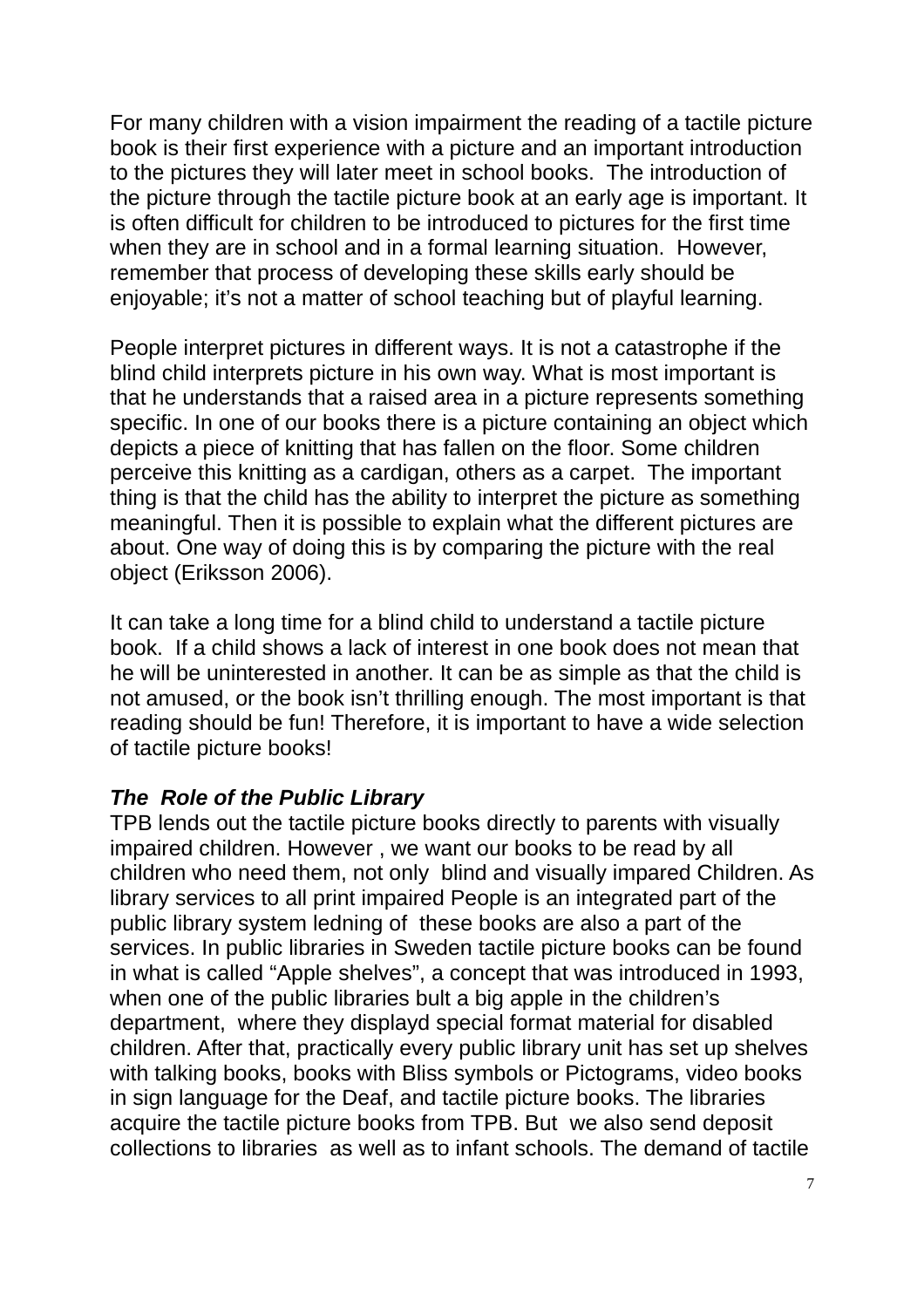books is great and we can not always comply with their needs.

## *Conclusions*

In summary, I have talked about how TPB has applied solid research to modify existing picture books to produce books with tactile pictures and text which can be understood by both blind children and low vision children. I again stress the importance of introducing both Braille and tactile pictures to children at an early age so that they develop early literacy skills.

And finally, the tactile picture books which we have produced are not commercial productions, but books made in very small editions for library lending. There are commercially-made books, that not only can be touched but sometimes can also be smelled. While we are pleased that the commercial industry is trying to fill this important gap there are some drawbacks to these products of which you should be aware. The chief drawback with commercial books is that the most important object in the picture is not always the one which is made tactile. Sometimes too many details are made tactile which becomes confusing. Sometimes they include details that can not be perceived by touch. Therefore, to help others produce tactile picture books which meet the needs of both blind and visually impaired children, TPB is developing guidelines and a kit for the graphic industry, publishers and illustrators. I am pleased to say that just this year, TPB received the Swedish 2006 Design for All Award for this initiative.

# *References*

Domincovic, K , Eriksson,Y, Fellenius K (2006) *Läsa högt för barn*. Lund: Studentlitteratur

Eriksson, Y (2004) *Att läsa taktila bilderböcker*. Enskede: Talboks- och punktskriftsbiblioteket

Fellenius, K (1996) Reading Competence of Visually Impaired Pupils in Sweden. *Journal of Visual Impairment and Blindness, 90 (3),* p 237-246

Fellenius, K (1999) *Reading Acquisition in children and young people with visual impairment in Mainstream Education*. (Dissertation)Stockholm: HLS-förlag